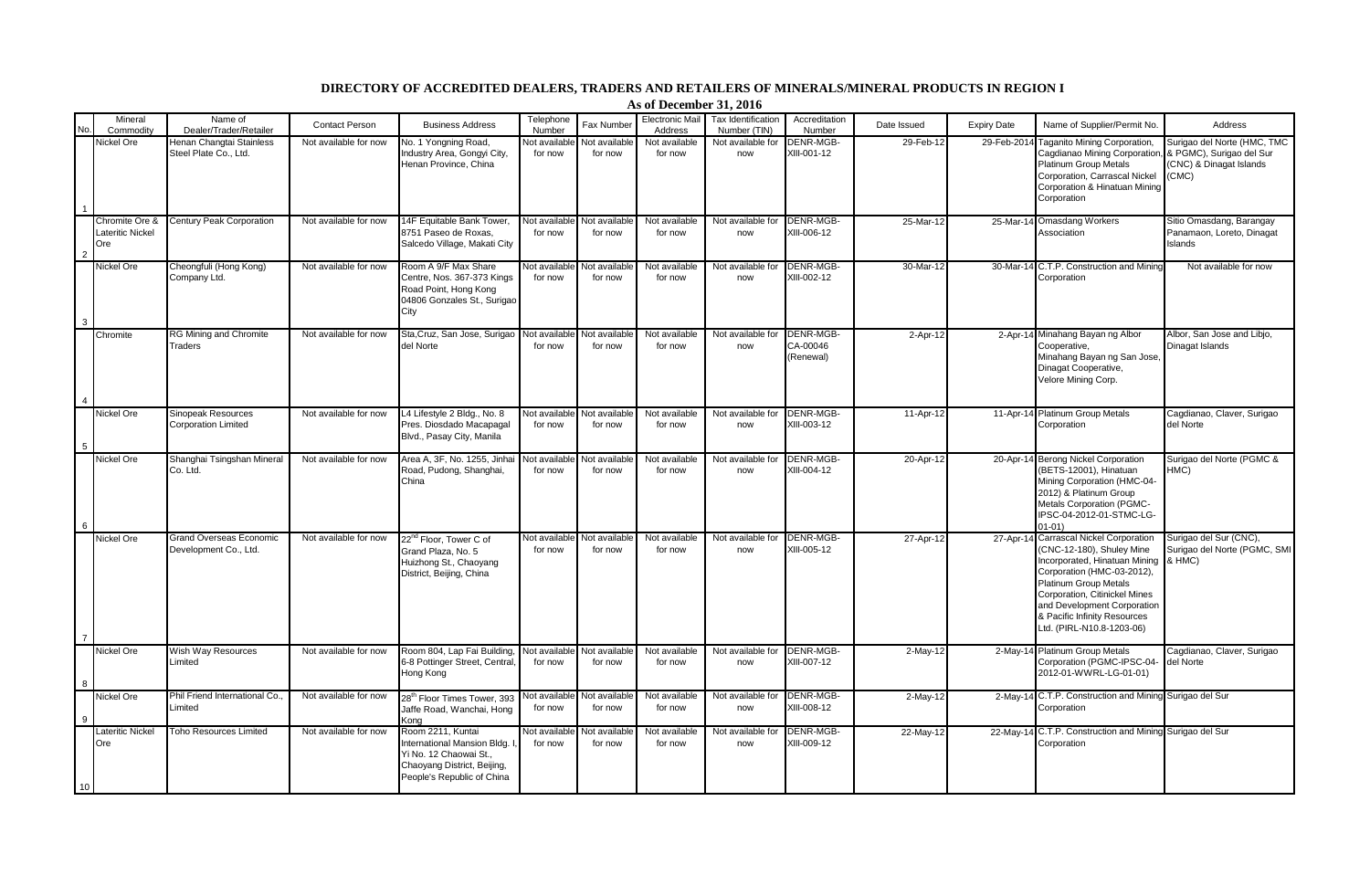|             | Chromite Ore                        | Topgan Mining and<br>Development Corporation             | Not available for now | 1438 Sagat Street, Paco,<br>Manila                       | Not available<br>for now       | Not available<br>for now        | Not available<br>for now | Not available for<br>now | DENR-MGB-<br>CA-003     | 26-Sep-12             | 26-Sep-14             | Not available for now                                                       | Not available for now                                    |
|-------------|-------------------------------------|----------------------------------------------------------|-----------------------|----------------------------------------------------------|--------------------------------|---------------------------------|--------------------------|--------------------------|-------------------------|-----------------------|-----------------------|-----------------------------------------------------------------------------|----------------------------------------------------------|
|             |                                     |                                                          |                       |                                                          |                                |                                 |                          |                          | (Renewal)               |                       |                       |                                                                             |                                                          |
| 11          |                                     |                                                          |                       |                                                          |                                |                                 |                          |                          |                         |                       |                       |                                                                             |                                                          |
|             | ron Ore Mineral                     | <b>Oriental Vision Mining</b><br>Philippines Corporation | Not available for now | 7th Floor Adnama Building,<br>Larazabal Avenue, North    | <b>Not availabl</b><br>for now | <b>Vot available</b><br>for now | Not available<br>for now | Not available for<br>now | DENR-MGB-13-<br>011-12  | 28-Sep-12             | 28-Sep-14             | Not available for now                                                       | Not available for now                                    |
|             |                                     |                                                          |                       | Reclamation Area, Mandaue                                |                                |                                 |                          |                          |                         |                       |                       |                                                                             |                                                          |
|             |                                     |                                                          |                       | City                                                     |                                |                                 |                          |                          |                         |                       |                       |                                                                             |                                                          |
|             | <b>Nickel, iron sand</b>            | Mindfast International                                   | Not available for now | Flat B07 23/F Hover                                      | long Kong:                     | Hong Kong:                      | Hong Kong:               | Not available for        | DENR-MGB-13             | 11-Mar-1              |                       | 11-Mar-14 SR Metals, Inc., Project United                                   | Tubay, Loreto, Urbiztondo,                               |
|             | copper, chromite<br>manganese, etc. | <b>Enterprise Company Limited</b>                        |                       | Industrial Building, No. 26-38<br>Kwai Cheong Road, Kwai | $(0086) 595 -$<br>22170163     | 0086) 595-<br>22170163          | suzheming@hu<br>aming-   | now                      | 001-13                  |                       |                       | Minerals Corp., Adnama<br>Mining Resources, Inc.,                           | Narra and Sta. Cruz                                      |
|             |                                     |                                                          |                       | Chung                                                    | 22170102/                      | 22170102/                       | group.com                |                          |                         |                       |                       | Citinickel Mines and                                                        |                                                          |
|             |                                     |                                                          |                       | Flat/Rm 5 6/F Shun On<br>Commercial Building, 112-       | Fax (0086)<br>595-221-         | Fax (0086)-<br>595-221-         |                          |                          |                         |                       |                       | Development Corporation, and<br><b>LNL Archipelago Minerals</b>             |                                                          |
|             |                                     |                                                          |                       | 114 Des Voeux Road,                                      | 70119                          | 70119                           |                          |                          |                         |                       |                       |                                                                             |                                                          |
|             |                                     |                                                          |                       | Central Hong Kong, Hong                                  | Manila:                        | Manila:                         |                          |                          |                         |                       |                       |                                                                             |                                                          |
|             |                                     |                                                          |                       | Kong<br>Mindfast International Phils.                    | (00632) 354-<br>3714 to 15     | $(00632)$ 354<br>3714 to 15 /   |                          |                          |                         |                       |                       |                                                                             |                                                          |
|             |                                     |                                                          |                       | Corporation: 8/F #492 GLC                                | Fax (00632)                    | Fax (00632)                     |                          |                          |                         |                       |                       |                                                                             |                                                          |
|             |                                     |                                                          |                       | Building, T.M. Kalaw Ave.<br>cor. A. Mabini St., Ermita, | 354-3716                       | 354-3716                        |                          |                          |                         |                       |                       |                                                                             |                                                          |
|             |                                     |                                                          |                       | Manila                                                   |                                |                                 |                          |                          |                         |                       |                       |                                                                             |                                                          |
|             | <b>Nickel Ore</b>                   | Huachang Mining Hong Kong<br>Company Limited             | Not available for now | Room A, 11/F, Lo Yong<br>Court Commercial Building,      | <b>Not availabl</b><br>for now | <b>Vot available</b><br>for now | Not available<br>for now | Not available for<br>now | MGB-CA-03-<br>001-14    | 27-Mar-1              |                       | 29-Mar-16 Carrascal Nickel Corporation                                      | Carrascal, Surigao del Sur                               |
|             |                                     |                                                          |                       | 212-220 Lockhart Road,                                   |                                |                                 |                          |                          |                         |                       |                       |                                                                             |                                                          |
|             |                                     |                                                          |                       | Wanchai, Hong Kong                                       |                                |                                 |                          |                          |                         |                       |                       |                                                                             |                                                          |
|             | Nickel Ore                          | Cartle Resources Limited                                 | Not available for now | 263 Main Street, Road                                    | Not availabl                   | Not availabl                    | Not available            | Not available for        | MGB-CA-03-              | 27-Mar-1              |                       | 26-Mar-16 Carrascal Nickel Corporation                                      | Carrascal, Surigao del Sur                               |
|             |                                     |                                                          |                       | Town, Tortola, British Virgin<br><b>Islands</b>          | for now                        | for now                         | for now                  | now                      | 002-14                  |                       |                       |                                                                             |                                                          |
|             | Nickel Ore                          | Rizhao Chang Xingshun                                    | Not available for now | East Baotou Road Economi                                 | <b>Vot availab</b>             | lot availabl                    | Not available            | Not available for        | MGB-CA-03-              | 27-Mar-1              |                       | 29-Mar-16 Carrascal Nickel Corporation                                      | Carrascal, Surigao del Sur                               |
|             |                                     | nternational Trading Co.,<br>Ltd.                        |                       | Development Zone, Rizhao,<br>People's Republic of China  | for now                        | for now                         | for now                  | now                      | 003-14                  |                       |                       |                                                                             |                                                          |
| 16          |                                     |                                                          |                       |                                                          |                                |                                 |                          |                          |                         |                       |                       |                                                                             |                                                          |
|             | Nickel Ore                          | Quanzhou Huaming Trading                                 | Not available for now | E, 11/F, Mingcheng Building                              | Not availabl                   | <b>Vot available</b>            | Not available            | Not available for        | MGB-CA-04-<br>005-14    | 3-Apr-14              |                       | 2-Apr-16 Carrascal Nickel Corporation                                       | Carrascal, Surigao del Sur                               |
|             |                                     | Co., Ltd.                                                |                       | Wenling Road, Quanzhou<br>City, Fujian, People's         | for now                        | for now                         | for now                  | now                      |                         |                       |                       |                                                                             |                                                          |
| 17          |                                     |                                                          |                       | Republic of China                                        |                                |                                 |                          |                          |                         |                       |                       |                                                                             |                                                          |
|             | <b>Nickel Ore</b>                   | Hongkong Hangsheng<br><b>Trading Limited</b>             | Not available for now | Room 804 Sino Centre, 582<br>592 Nathan Road, Mongkok    | lot availab<br>for now         | <b>Jot available</b><br>for now | Not available<br>for now | Not available for<br>now | MGB-CA-04-<br>006-14    | $3-Apr-1$             |                       | 2-Apr-16 Carrascal Nickel Corporation                                       | Carrascal, Surigao del Sur                               |
| 18          |                                     |                                                          |                       | KLN, Hong Kong                                           |                                |                                 |                          |                          |                         |                       |                       |                                                                             |                                                          |
|             | <b>Nickel Ore</b>                   | Shandong Ocean<br>nternational Co., Ltd.                 | Not available for now | Room 315, Shanghai Road,<br>17 of Qingdao Free Trade     | <b>Vot availab</b><br>for now  | lot availabl<br>for now         | Not available<br>for now | Not available for<br>now | MGB-CA-04-<br>007-14    | 11-Apr-14             |                       | 11-Apr-16 Carrascal Nickel Corporation                                      | Carrascal, Surigao del Sur                               |
|             |                                     |                                                          |                       | Zone, People's Republic of                               |                                |                                 |                          |                          |                         |                       |                       |                                                                             |                                                          |
| 19          | ron, Chromite.                      | Sade Minerals Traders                                    | Not available for now | China<br>03765 Narciso St., Brgy.                        | <b>Not availabl</b>            | <b>Vot available</b>            | Not available            | Not available for        | <b>DENR-MGB-</b>        | Not available for nov | Not available for now | Engracita S. Zabala<br>(SSM                                                 | Not available for now                                    |
|             | Aanganese, etc.                     |                                                          |                       | Taft, Surigao City, Surigao                              | for now                        | for now                         | for now                  | now                      | CA-00049                |                       |                       | TSEP-05-04-001)                                                             |                                                          |
| 20          | Chromite Ore                        | <b>Wilhar Resources</b>                                  | Not available for now | del Norte<br>Blk. 76 Lot 3, Rosalina                     | Not availabl                   | <b>Not available</b>            | Not available            | Not available for        | <b>DENR-MGB-</b>        | Not available for now |                       | Not available for now C.T.P. Construction and Mining Adlay, Surigao del Sur |                                                          |
|             |                                     | Enterprises                                              |                       | Village 3, Baliok, Talomo,                               | for now                        | for now                         | for now                  | now                      | CA-00059                |                       |                       | Corporation                                                                 |                                                          |
| $2^{\circ}$ | Not available for                   | <b>Zhongli Mining Corporation</b>                        | Not available for now | Davao City, Davao del Sur<br>61 Basa Street, Grace       | Not availabl                   | <b>Jot available</b>            | Not available            | Not available for        | <b>DENR-MGB-</b>        | Not available for now |                       | Not available for now Zhongli Mining Corporation                            | Province of Dinagat Islands                              |
|             | now                                 |                                                          |                       | Village, Brgy. Balingasa,                                | for now                        | for now                         | for now                  | now                      | <b>XIII-029</b>         |                       |                       | (MPSA No. 028-1194-XIII                                                     |                                                          |
|             |                                     |                                                          | Not available for now | Quezon City<br>lat/Rm 1610 16F, Tower 2                  |                                |                                 |                          |                          | CA-DENR-                |                       |                       | SMR)<br>Adnama Mining Resources                                             |                                                          |
|             | <b>Nickel Ore</b>                   | Pacific Infinity Resources<br>_imited                    |                       | Silvercord 30 Canton Road.                               | <b>Vot availabl</b><br>for now | <b>Jot available</b><br>for now | Not available<br>for now | 928-215-313              | MGB-13-001-             | 29-Apr-16             | 29-Apr-1              | Inc. and Oriental Vision Mining                                             | Surigao del Norte & Agusan<br>del Norte, Dinagat Islands |
|             |                                     |                                                          |                       | Tsum Sha Tsui                                            |                                |                                 |                          |                          |                         |                       |                       | Phil. Corporation                                                           |                                                          |
|             | Sand and Grave                      | The Ark Green Dynamic                                    | Not available for now | The Ark Boat Building Yard,                              | <b>Vot available</b>           | <b>Vot available</b>            | Not available            | 229-733-521-000          | CA-DENR-<br>MGB-13-002- | 2-May-16              | 20-Sep-1              | uisa Mangubat (CSAGP-040                                                    | Not available for now                                    |
|             | Aggregates                          | Resources Corporation                                    |                       | P-4, Maug, Butuan City                                   | for now                        | for now                         | for now                  |                          | 16                      |                       |                       | BC2015)                                                                     |                                                          |
|             | Nickel Ore                          | Alnor Nac's Construction and                             | Eleonor M. Olegario   | Sitio Malico, Barangay Luna                              | Not available                  | <b>Vot available</b>            | Not available            | Not available for        | CA-DENR-<br>MGB-13-005- | 26-Apr-16             |                       | 25-Apr-16 Not available for now                                             | Not available for now                                    |
| 25          |                                     | Development Corporation                                  |                       | Surigao City                                             | for now                        | for now                         | for now                  | now                      | 16                      |                       |                       |                                                                             |                                                          |